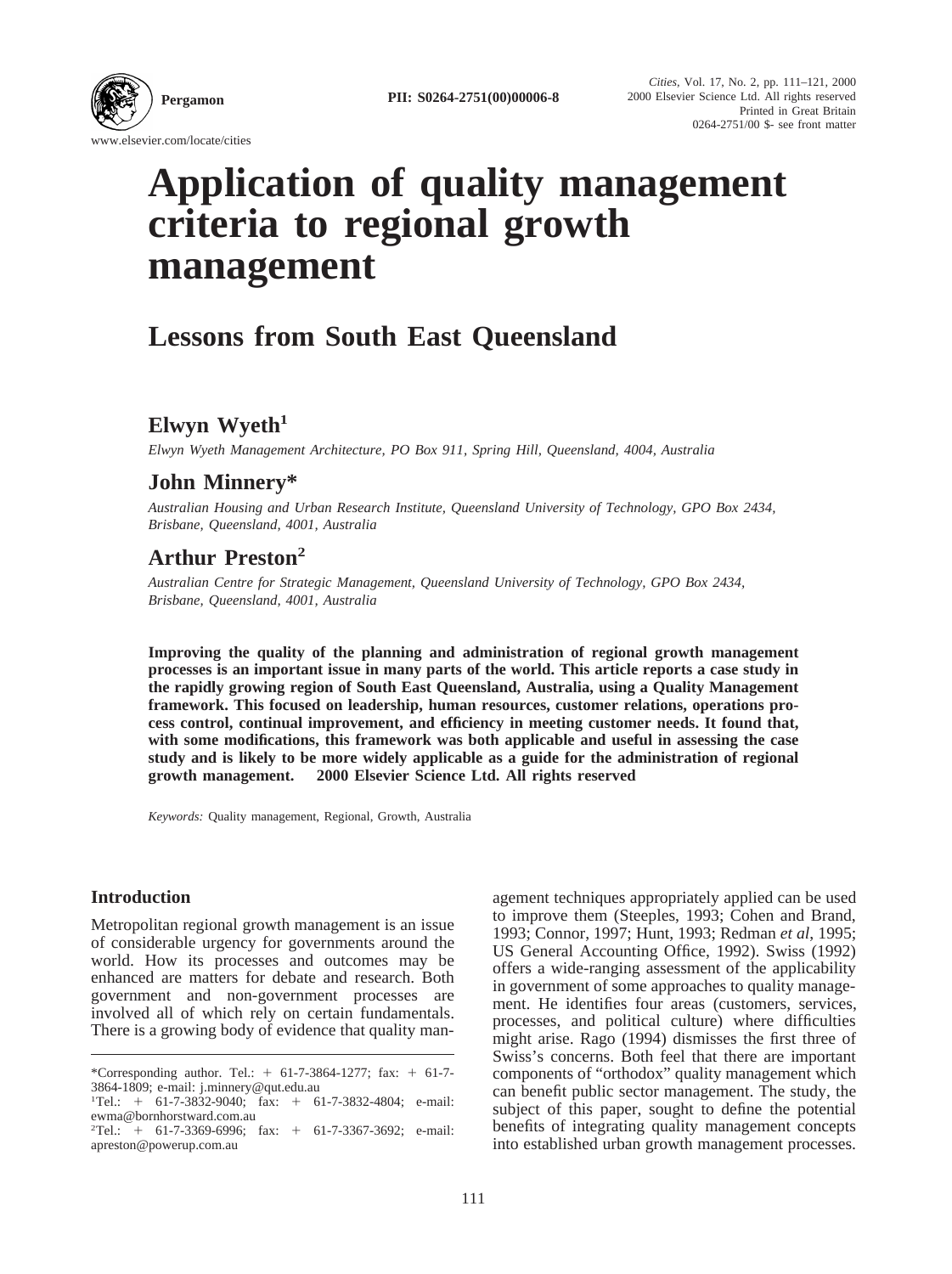Developing from work by Wyeth (1995), such processes were shown to be similar to design management processes as both involve intensive informationhandling and decision-making, that is, they may be enhanced through adoption of quality concepts. The theory was then tested through a case study of the SEQ2001 Project. Before reporting the findings, the significance and context of SEQ2001 needs explanation.

Two additional issues are pertinent. First, many public sector projects involve interaction of several agencies of central government, local authorities, community organisations and consultation with the wider public. Second, the interactive networks set up to develop such policies are not unlike organisations set up for more clearly defined, more specific purposes. The SEQ2001 project organization was such a network, that is, a virtual organization. These issues underlie our analysis and give guidance when proposing future directions.

#### **Quality management and urban growth**

Public and private organizations, including those concerned with urban management, have been involved recently with the implementation of management enhancement with innovations of many kinds based on quality concepts (AQAF, 1994; Australia DAS, 1996; Ferris, 1997; Mahon and Kapsis, 1996; Morgan and Carnevale, 1997; Navaratnam and Harris, 1995; Steeples, 1993). Certainly, there has been governmental support of quality in the public sector in Australia through various means.

While Vu *et al* (1997) found that quality management activities in local government are still in the early stages of development, focusing mainly on administration, customer interfaces, and purchasing, several public sector corporations have performed well in the Australian Quality Awards in recent years.

The aim of the research reported here was to evaluate the management processes of a complex agency structure set up to develop and implement growth management strategies for the South East Queensland region of Australia. The focus was the application of relevant quality criteria to the regional growth management process. Although quality management was not considered specifically in the development of the agency involved nor implemented in its work, reviewing its processes in terms of quality criteria provides a framework for suggesting improvements. Given the importance of regional growth management in many parts of the world these suggestions have wide applicability.

#### *South East Queensland 2001*

South East Queensland is one of the fastest growing metropolitan regions in Australia (Low Choy and Minnery, 1994). Its location and its size compared with that of the United Kingdom of Great Britain and Northern Ireland is shown in Fig. 1. Most of the population growth is through intra-state and inter-state migration as part of a "sun-belt" phenomenon. With only 11.7 percent of the national population in 1996, the region accounted for 25.3 percent of the nation's growth during the 1991–96 period and for 77 percent of the population growth of the state of Queensland (Minnery and Barker, 1998). Growth occurred mainly as low-density urban sprawl across a vast area, creating difficulties for public sector managers in planning for and providing infrastructure and services (Roberts *et al*, 1996; Stimson *et al*, 1997). The population of the region is expected to increase from 1.6 million in 1986 to about 3 million in the year 2011 (RCC, 1998).

Up until 1995, urban and regional planning in Queensland was essentially devoid of any significant direction at state level, unlike land management regimes in other states which used State Planning Authorities/Commissions (Collie, 1996) in a fourth tier of government for land-use and infrastructure planning, development and co-ordination. Yet planning in Queensland still involved the same partners and a similar set of principles to planning elsewhere. Local Government in those other states is of much less political significance than it is in Queensland where planning is principally the responsibility of individual local authorities. However the final responsibility for approval of such plans and changes to them remains with the state. It did mean that regional co-ordination between local authorities was at best *ad hoc*; at worst non-existent. Despite concerted but ill-fated efforts by Queensland's Co-ordinator-General to introduce Regional Planning in the mid-seventies (Minnery, 1988), there were no formal or institutional links between land use plans of local governments and the plans of state government agencies for infrastructure provision until some twenty years later. There were no links between the fiscal or budgetary planning of levels of government either.

In 1990, the recently elected state government recognized the potential costs to the community of unplanned, unco-ordinated development. In response to the publication of new population projections for South East Queensland (APRU, 1990), it organized the SEQ2001 Growth Management Conference in December 1990. The conference involved some 250 representatives of Commonwealth, State and Local Governments, business and industry, the trade unions, professional groups, and community organizations. It showed:

that people feared that growth and development were out of control . . . the loss of valued agricultural areas, of bushland and coastal environment areas, of the relaxed Brisbane lifestyle, and (of) the region turning into a Los Angeles type urban sprawl from Noosa to Coolangatta. (Abbott, 1996)